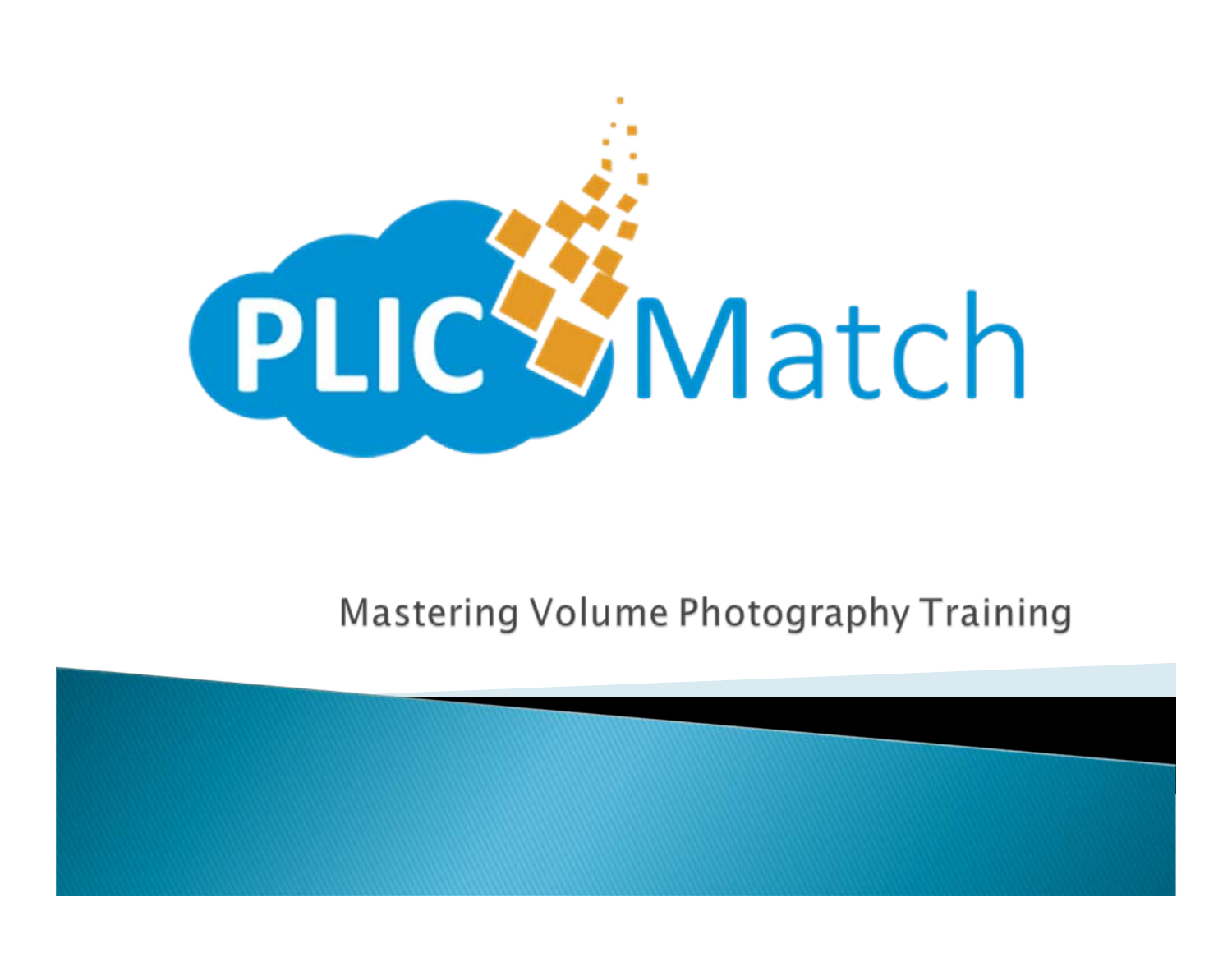# **Getting Started**

 $\blacktriangleright$ You will receive *an email* stating your lab has created an account for you on PlicMatch. Click the *Accept Invitation* link to take you to the registration site. Your account will not be created until you access this link and set your password.



Note: A quality internet connection is required to submit orders to your lab. We recommend being connected to the internet via hardwire, rather than through a wireless connection, to ensure accuracy of your orders.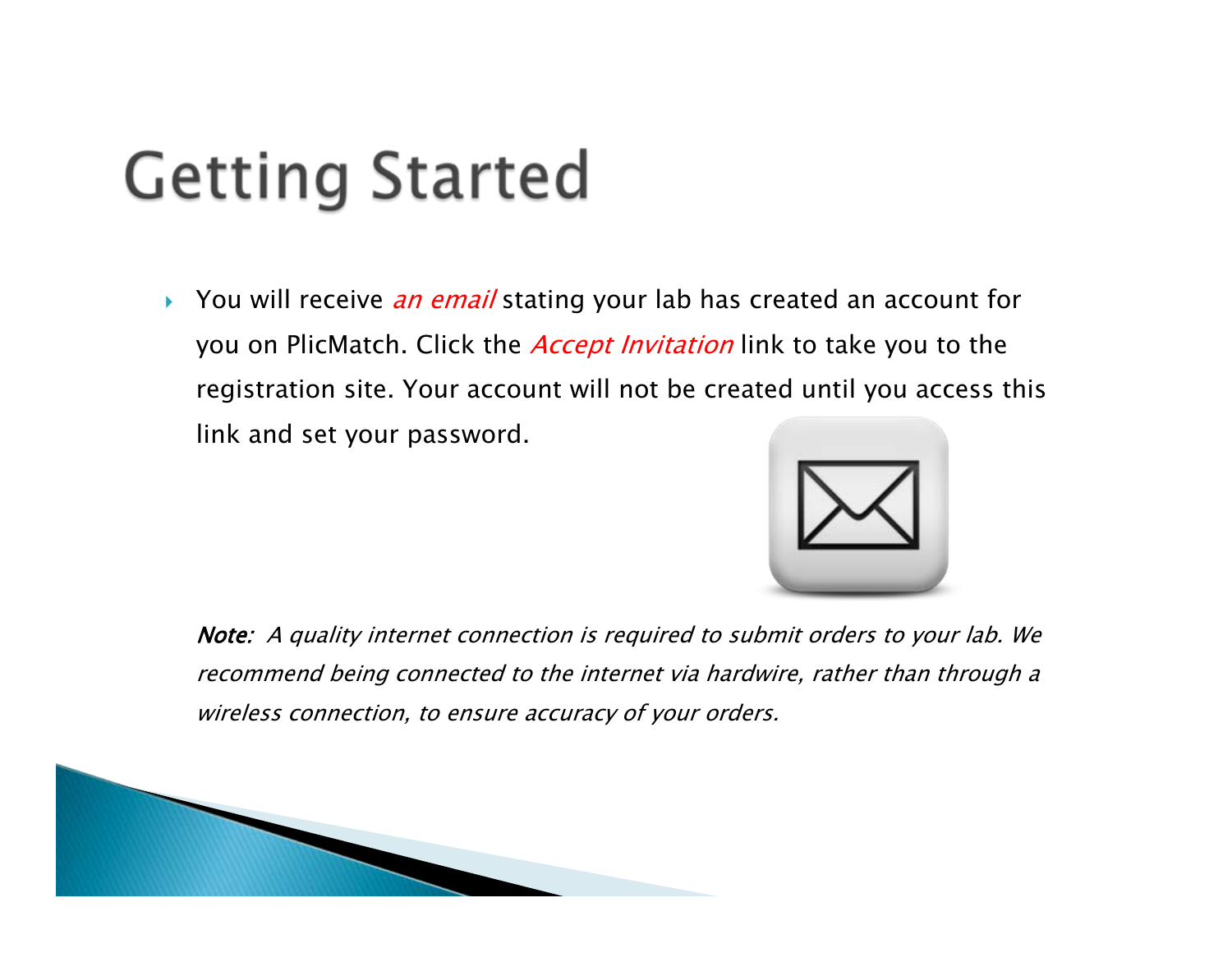#### **Set Your Password**

 $\mathbf{F}$  The very first thing you will need to do is set up a password. Once you've entered a unique password, hit the blue Set My *Password* button.

Note: Keep a note of your password somewhere. We do not have access to look up any password information for you.

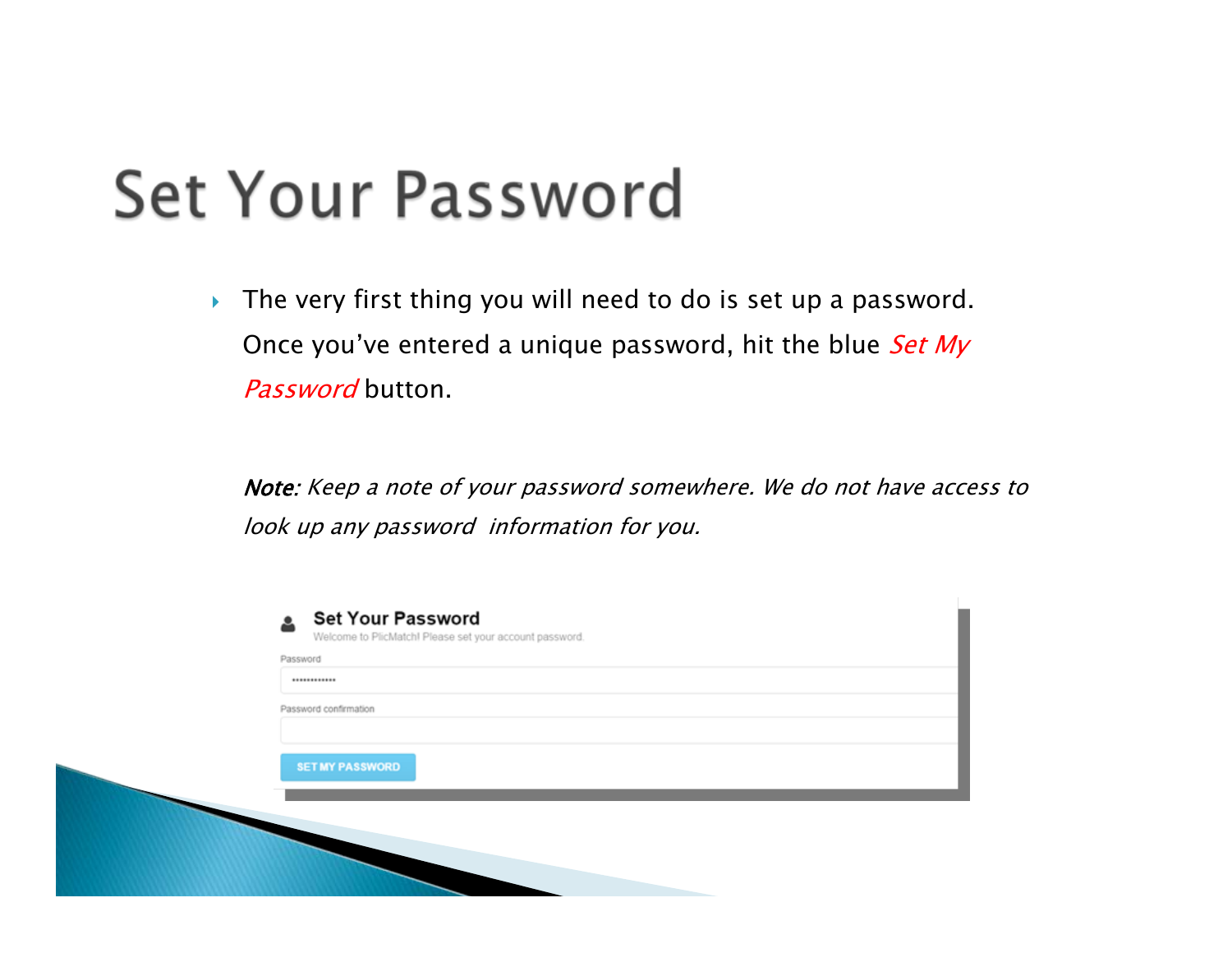# Set up Your Studio Profile

 $\blacktriangleright$  Your next step will be to set up your studio profile information. This is the information your lab will use for contact and shipping information. Once complete, press the blue *Save Profile* button.

|                        | * Studio Company Name                                                           |
|------------------------|---------------------------------------------------------------------------------|
|                        |                                                                                 |
| * Contact Name         |                                                                                 |
|                        |                                                                                 |
| * Contact E-mail       |                                                                                 |
|                        | support@photolynx.com                                                           |
| * Contact Phone        |                                                                                 |
|                        |                                                                                 |
|                        |                                                                                 |
| Δ<br>* Street / Line 1 | <b>Shipping Address</b><br>This is shared with your lab when you submit orders. |
|                        |                                                                                 |
| * City                 |                                                                                 |
|                        |                                                                                 |
| * State / Province     |                                                                                 |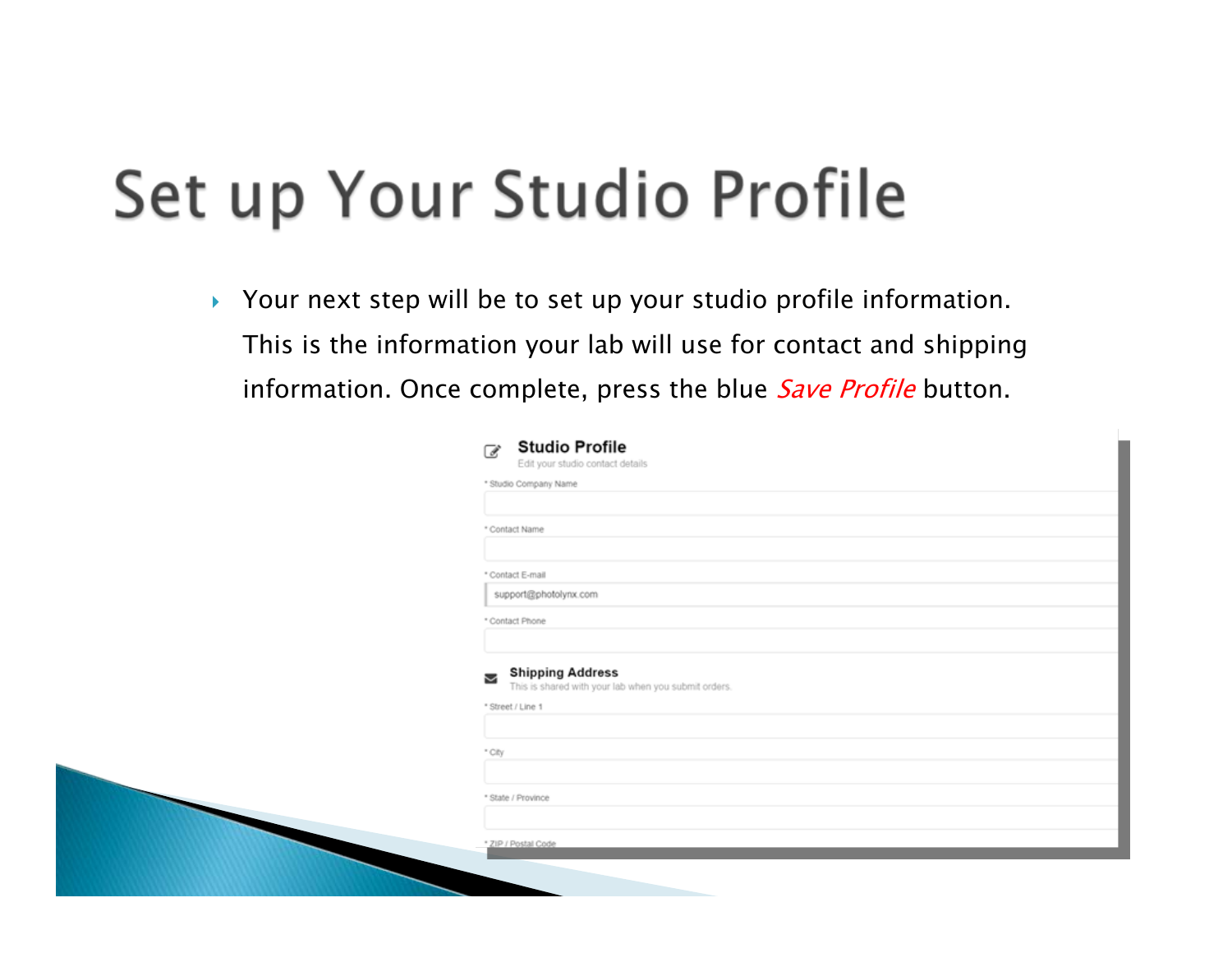## **Studio Snapshot**



▶ Your main screen of PlicMatch will show your *Studio Snapshot*. Here you can see your active jobs, how many credits are remaining, how many subjects you have in your active jobs, how many images are in your active jobs, how many orders and your top 5 packages.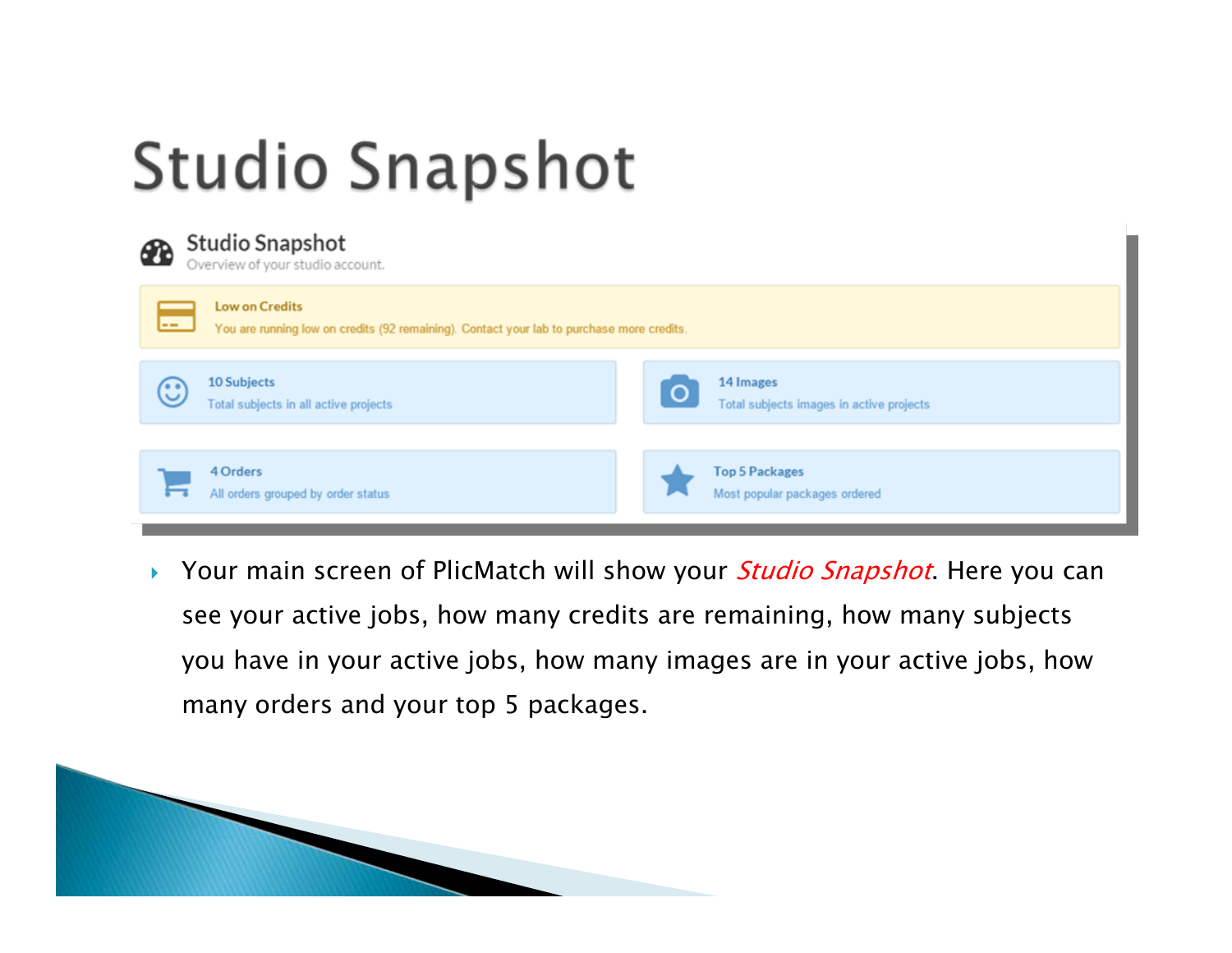#### **Studio Menu**

- ▶ ▶ Your *Studio Menu* to the left of your main PlicMatch screen will allow you to view other menus available for you:
	- ▶ Snapshot will take you to your *Studio Snapshot* screen
	- ► Your Jobs will take you to *My Projects* screen. Here you will see all of your active jobs.
	- ► Your Orders will take you to your *My Orders* screen. Here you can view any orders you have pending, submit orders to your lab, and view any orders you have submitted to your lab.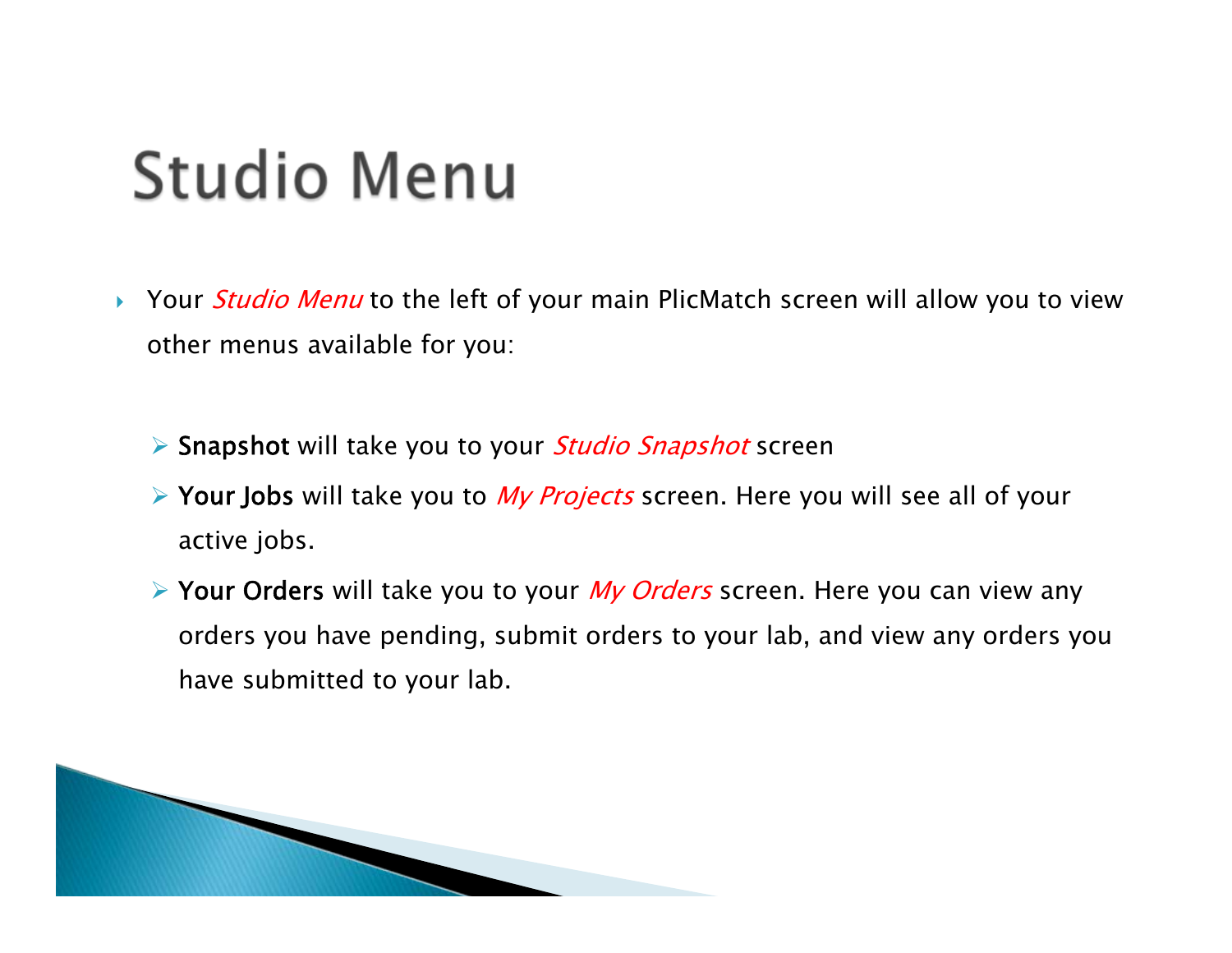#### Account

 $\blacktriangleright$ Your *Account* menu to the left of your main PlicMatch screen will allow you to view Your Profile. Select this option to change/edit any of your account information you entered when setting up your PlicMatch account.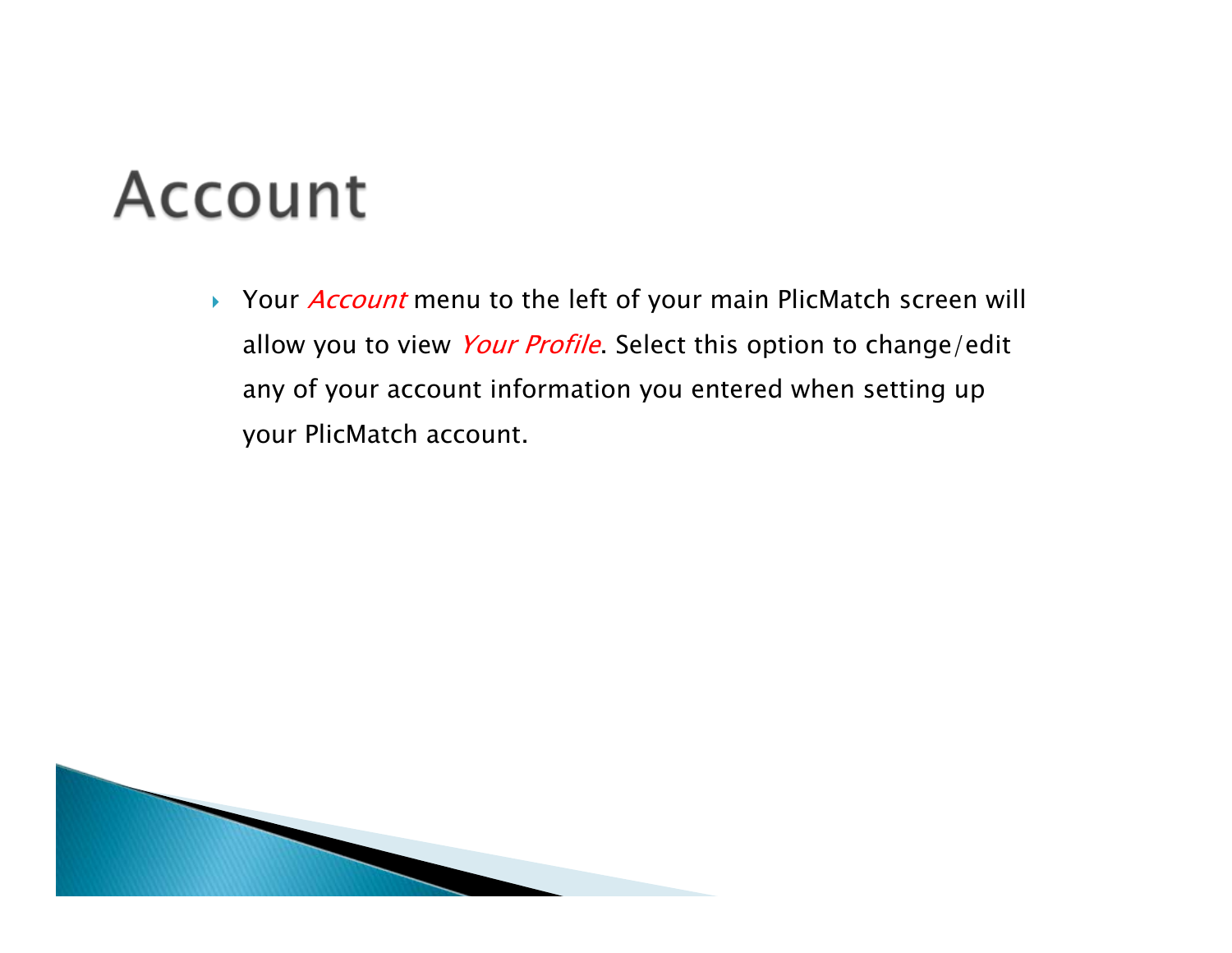## **Creating a New Project**

▶ To create a job in PlicMatch, select *My Projects* from your *Studio Menu* screen.

- 1.Type in the *name* of your job (ie: Jones Middle School)
- 2.Select your *Project Type*
- 3.Select your *Catalog Program* (your packages)
	- $\circ$  If your lab has packages available for you to choose from, you can select Use default package program from lab and select your program from the drop down.
	- To create your own packages, select *Create your own packages from the catalog* and be sure your lab's PUD is loaded in the drop down menu.
- 4. Select *Create Project*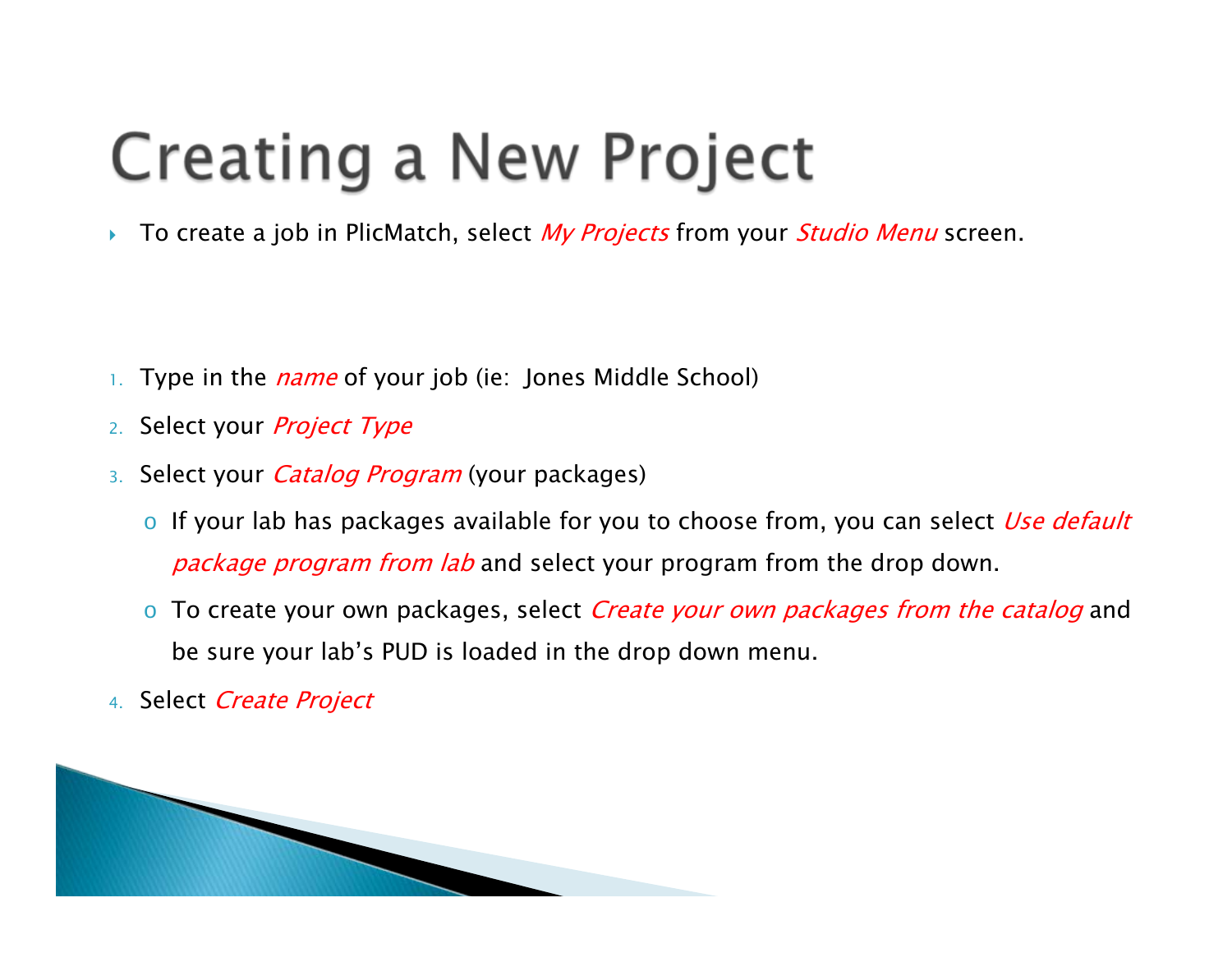# **Edit Project Template**

▶ Your lab will specify which data fields are necessary in order to process your orders. On this screen, you can select the order you'd like to have them when inputting data. Simply drag and drop the fields to select their order. Select Save Project Settings when finished.

Note: Your top 3 fields will be marked as "Primary Fields".

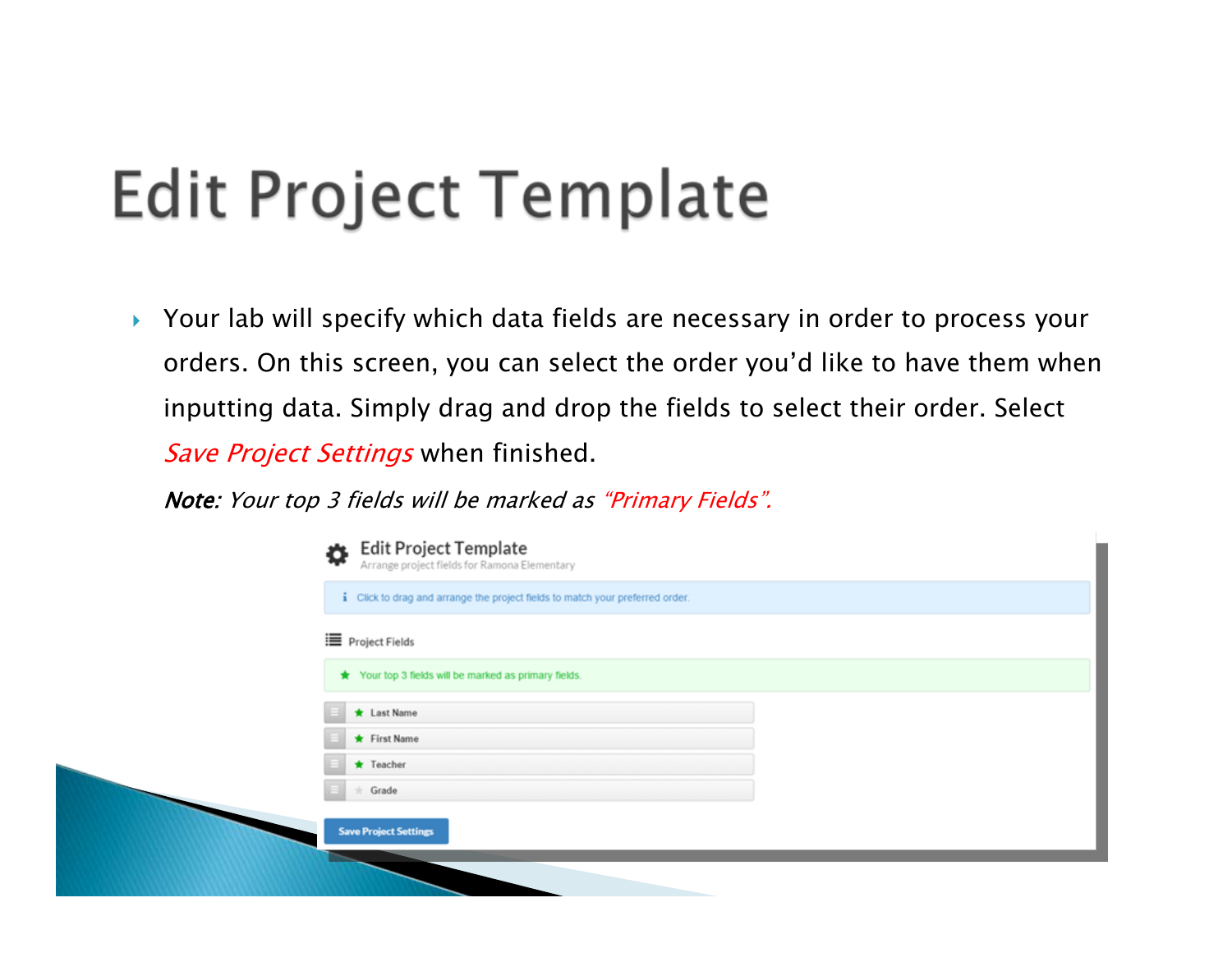# Upload Photos/Subjects

▶ Once you are finished editing your data fields, you are now ready to upload your images and data for this job. To do this, simply select the *Select Files* (for images only) or *Select Folder* (for images and data) button to browse out to your files. If your images are separated among subfolders, check *Also* include files within sub-folders.

Note: Each individual image must be a PNG or JPEG image that is no larger than 10 MB

|               |                   | 3 Upload<br>Dubrill splited mature |
|---------------|-------------------|------------------------------------|
| Upload Status |                   |                                    |
|               | No files selected |                                    |

▶ If loading in data, slide the slider for *Import Subjects from selected data file:* and make sure your data file is selected in the drop down. If your data has a header, slide the slider for *First row of data file is header* 

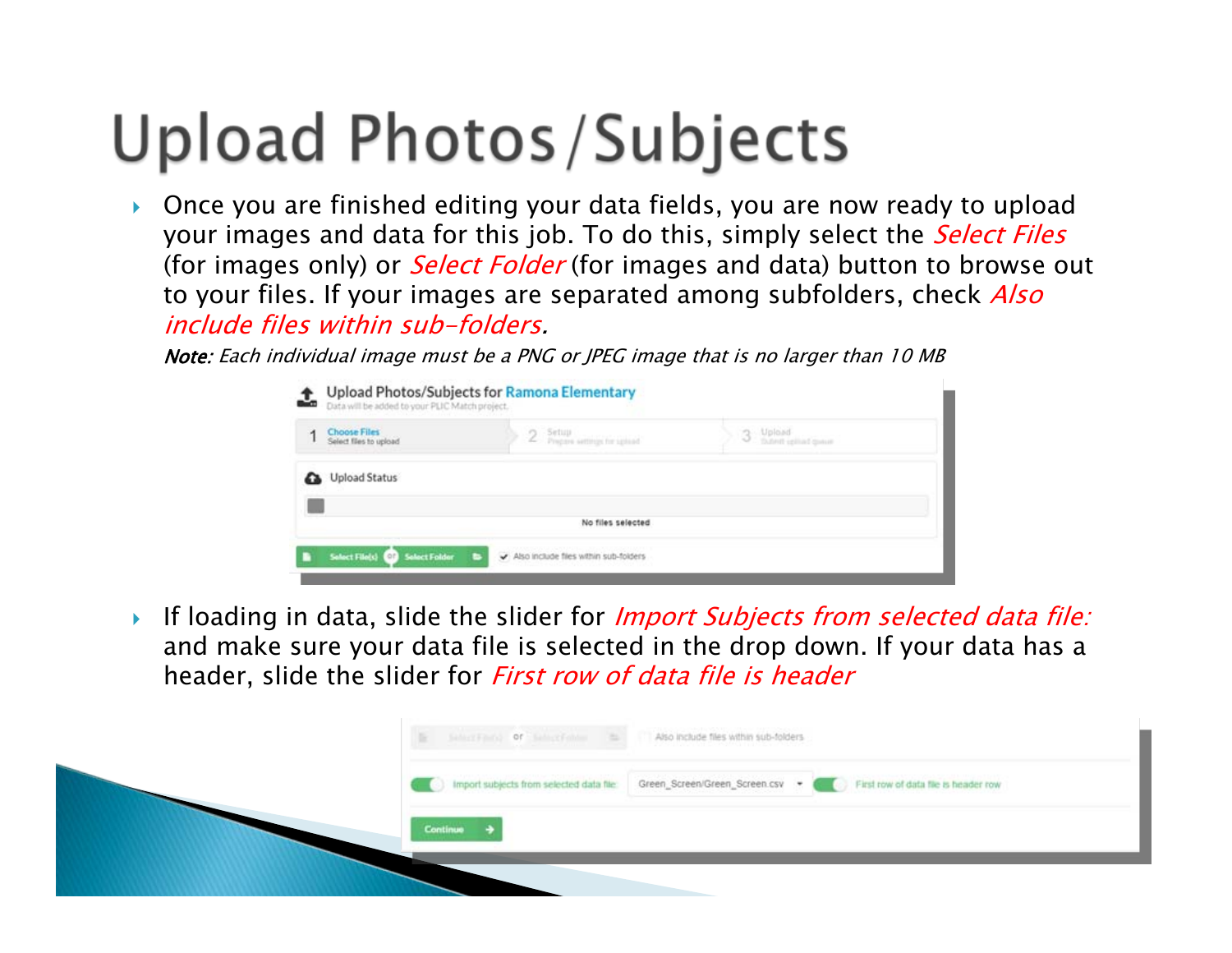## Upload Photos/Subjects, (Cont.)

- $\blacktriangleright$  Go through and map your data to the correct fields. When you get to the field for your image name, select  $\sqrt{s}$ Image Filename. Press Start Uploading when done.
- $\blacktriangleright$  Depending on how large your images are and how many you have, the upload process can take a few minutes. You can choose to have PlicMatch email you once your upload is complete.

| List Name<br>$\,$ | <b><i>Ringt Name</i></b> | Taachar<br>٠       | Grade<br>$\sim$   | Int Magazing<br>$\overline{\phantom{a}}$ |
|-------------------|--------------------------|--------------------|-------------------|------------------------------------------|
| Is image Filename | Is Inage Filename        | Is Image Filename  | Is image Filename | · Is image Filename                      |
| Guttering         | Ezequet                  | <b>McKeeban</b>    |                   | CO3 0035-00004-00006-<br>00005-00001-003 |
| Orituela          | Chettey                  | <b>Stridentian</b> | ä                 | CO3 0067-00002-00003-<br>DODG2-00003_SPG |
| Brown.            | Sarticel                 | <b>Mrideebast</b>  | ż                 | C03_0112-00007-00008-<br>00007-00003 JPG |
| Jacobi Patino     | Evelyn.                  | McKeetan           | ×                 | CO3 0247-00003-00004-<br>00003-00004 PG  |
| Metton            | Nicholas                 | <b>Mickeehan</b>   |                   | 003 0309-00005-00012-<br>00011-00005.JPG |

‣ When your images and data are finished uploading, you will see the following notification:



Select *Got to Project* to begin assigning data and packages to your images.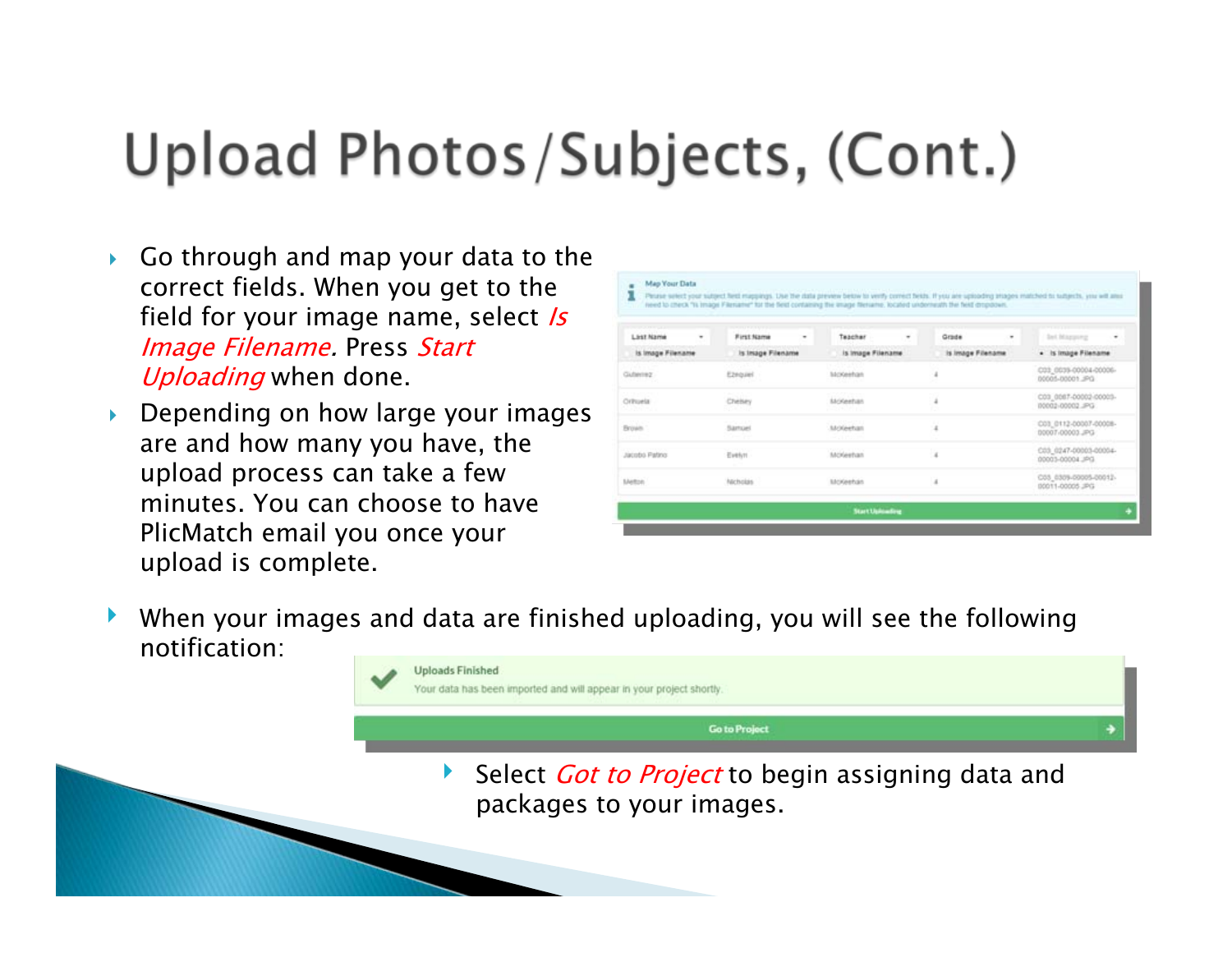## **Creating Catalogs**

- ▶ If you would like to create your own packages rather than use a package available from your lab, you can select the *Edit Packages* button on your *Match* screen. This will take you to your *Edit Catalog Program* screen.
- ▶ You will first need to create a *Catalog*. Your *catalog* is what your group of packages will be filed under (ie: Fall Portraits). Your *Packages* for this corresponding catalog will be listed under this *Catalog* (ie: Package A).

- ▶ Type in the *Name/Description* of your *Catalog*
- ▶ If you want taxes to be charged, type in your correct  $Tax$  Rate and check box next to Taxed.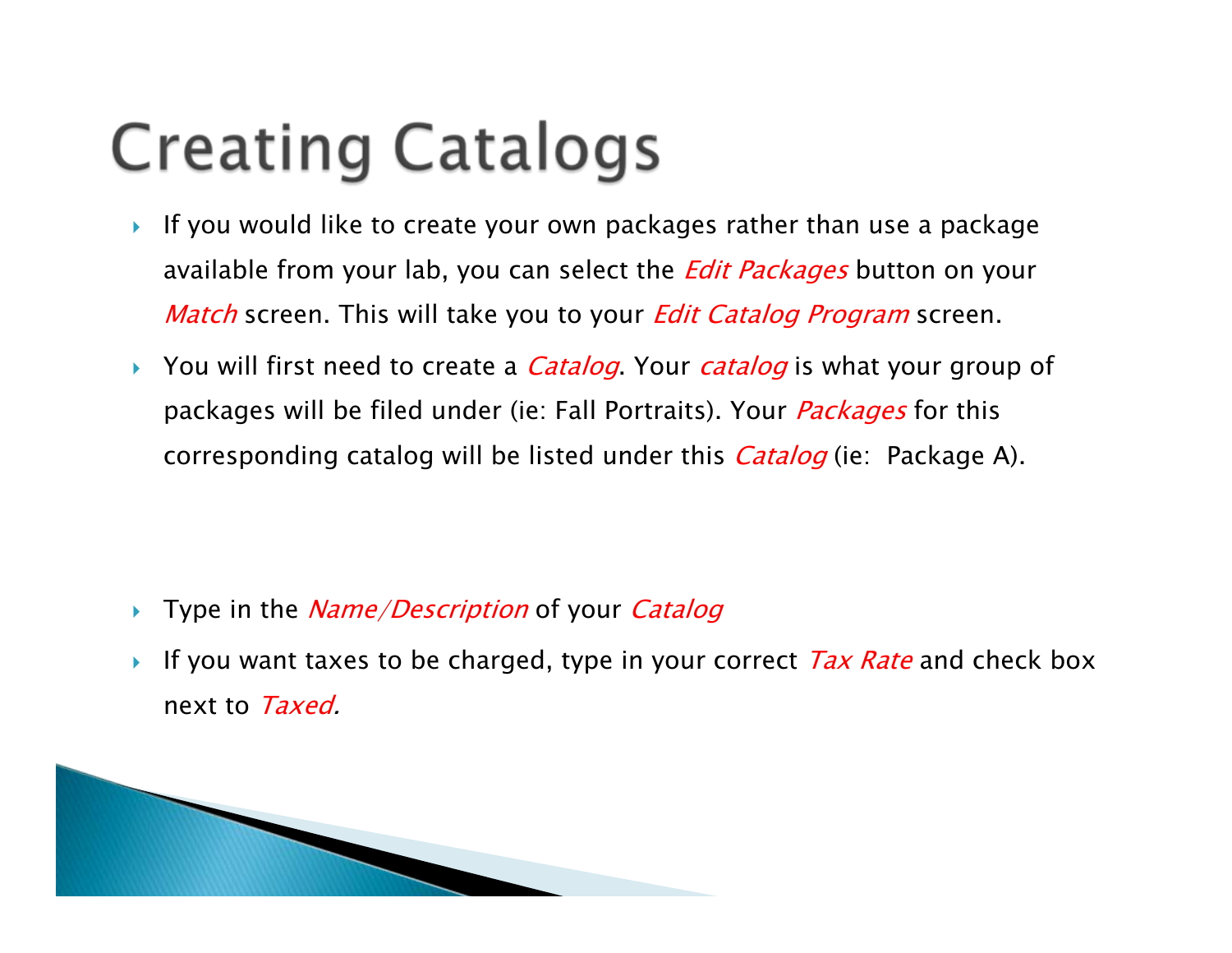## Creating a Package

- ▶ After you have typed in all the information for your *Catalog*, select the *Add* Package button.
- 1. Type in your *Package Description* (ie: Package A)
- 2. Type in your *Price* (optional)
- 3. Type in your *Cost* (optional)
- 4. Type in your *Commission* (optional)
- 5. Check off whether this package is to be *Taxed* (optional)
- <sub>6.</sub> Click the green *Add Unit* button

| Package A                      |                         |                |
|--------------------------------|-------------------------|----------------|
| Price (USD)                    | Cost (USD)              | Commission (%) |
| 50.00                          | 15.00                   | Ï              |
| $-$ Taxed                      |                         |                |
| Package Units                  |                         |                |
| Catalog Unit                   | Quantity                | Remove         |
| ٠<br>1 8x10                    | $\bar{z}$               | $\,$ $\,$ $\,$ |
| Catalog Unit                   | Quantity                | Remove         |
| $\bullet$<br>$2.5$ a 7         | $\overline{\mathbf{z}}$ | $\,$ $\,$      |
| Catalog Unit                   | Quantry                 | Remove         |
| Đ,<br>$^\star$<br>235x5&425x35 | 1                       | $\,$ $\,$      |
| Catalog Unit                   | Quantity                | Remove         |
| $\bullet$<br>10 2x 3 5         | $\tilde{z}$             | $\,$ $\,$ $\,$ |
|                                |                         |                |
| Catalog Unit                   | Quantity                | Remove         |
| 16 1 75x2 5<br>$\bullet$       |                         | $\,$ $\,$ $\,$ |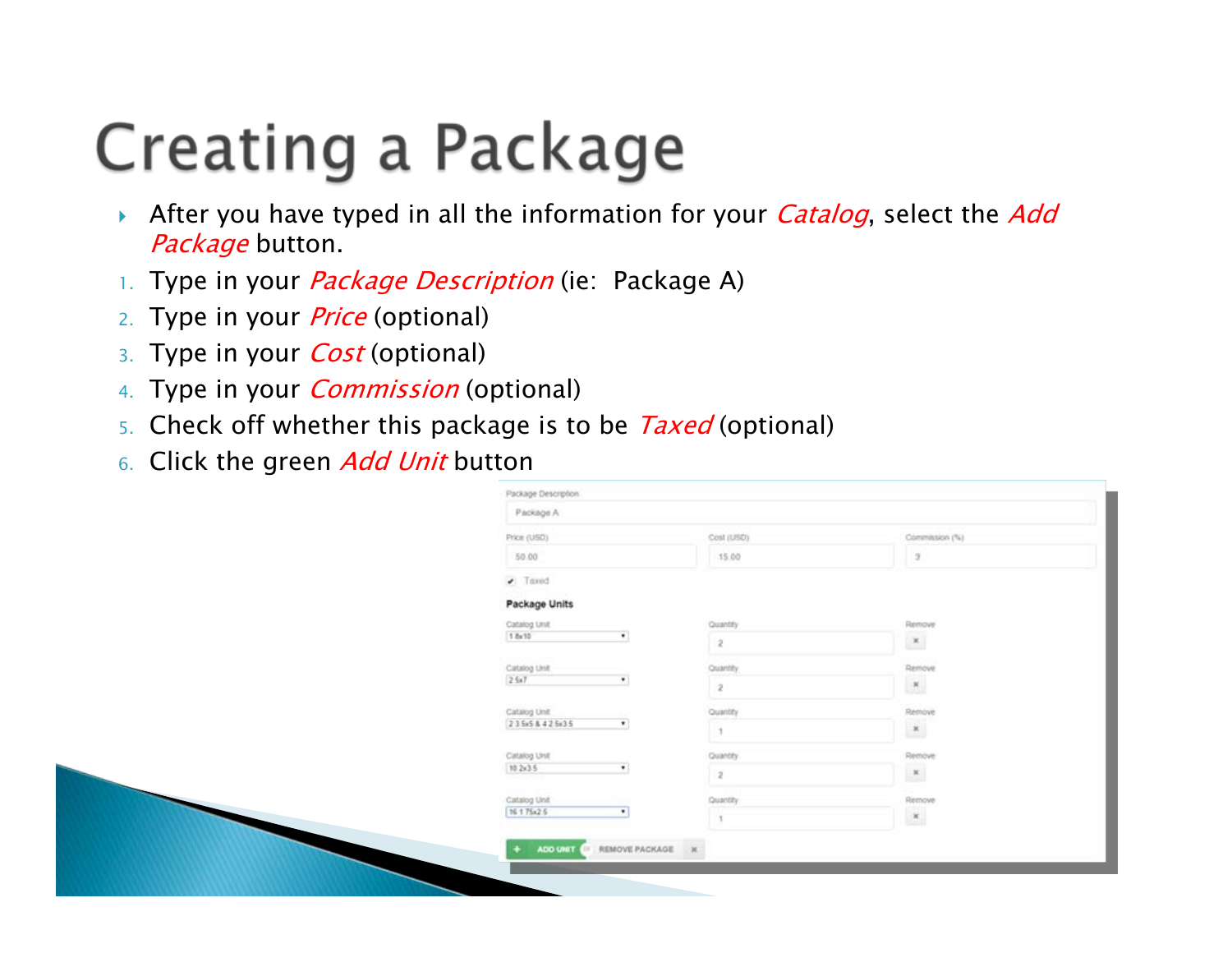# Creating a Package, (Cont.)

- 7.Select your *Catalog Unit* from the drop down menu
- 8.Select your *Quantity* from the drop down menu
- 9.Follow steps 6-8 until all of your units are selected for this package
- 10. You can then *Add Package* to create more package options
- $11$ . When finished adding all of your packages to your catalog, select the blue Save Catalag Program button.
- Ы Once you are finished adding/editing all of your packages, you will be taken to the *My Jobs* screen. You can select the green *Match* button to continue on to input data for your images.

| Package Description            |                |                    |
|--------------------------------|----------------|--------------------|
| Package A                      |                |                    |
| Price (USD)                    | Cost (USD)     | Commission (%)     |
| 50.00                          | 15.00          | $\boldsymbol{\pi}$ |
| $\rightarrow$ Taxed            |                |                    |
| Package Units                  |                |                    |
| Catalog UM                     | Quantry        | Flemove:           |
| 18x10<br>$\star$               | $\bar{z}$      | $\vert$ $\times$   |
| Catalog Unit                   | Quantzy        | Remove             |
| $^\bullet$<br>2.5x7<br>x       | $\mathbf{z}$   | $\mathbf{x}$       |
| Catalog Unit                   | Quantry        |                    |
| $\bullet$<br>23565425435       | $\lambda$      | Renové<br>x        |
| <b>Card Co</b><br>Catalog Unit | Quantity       | Remove             |
| $^\star$<br>10 2x3 5           | $\overline{z}$ | $\vert$ .          |
| Catalog Unit                   | Quantzy        | <b>Remove</b>      |
| 16 175 42 5<br>×               | 1              | $\mathbf{x}$       |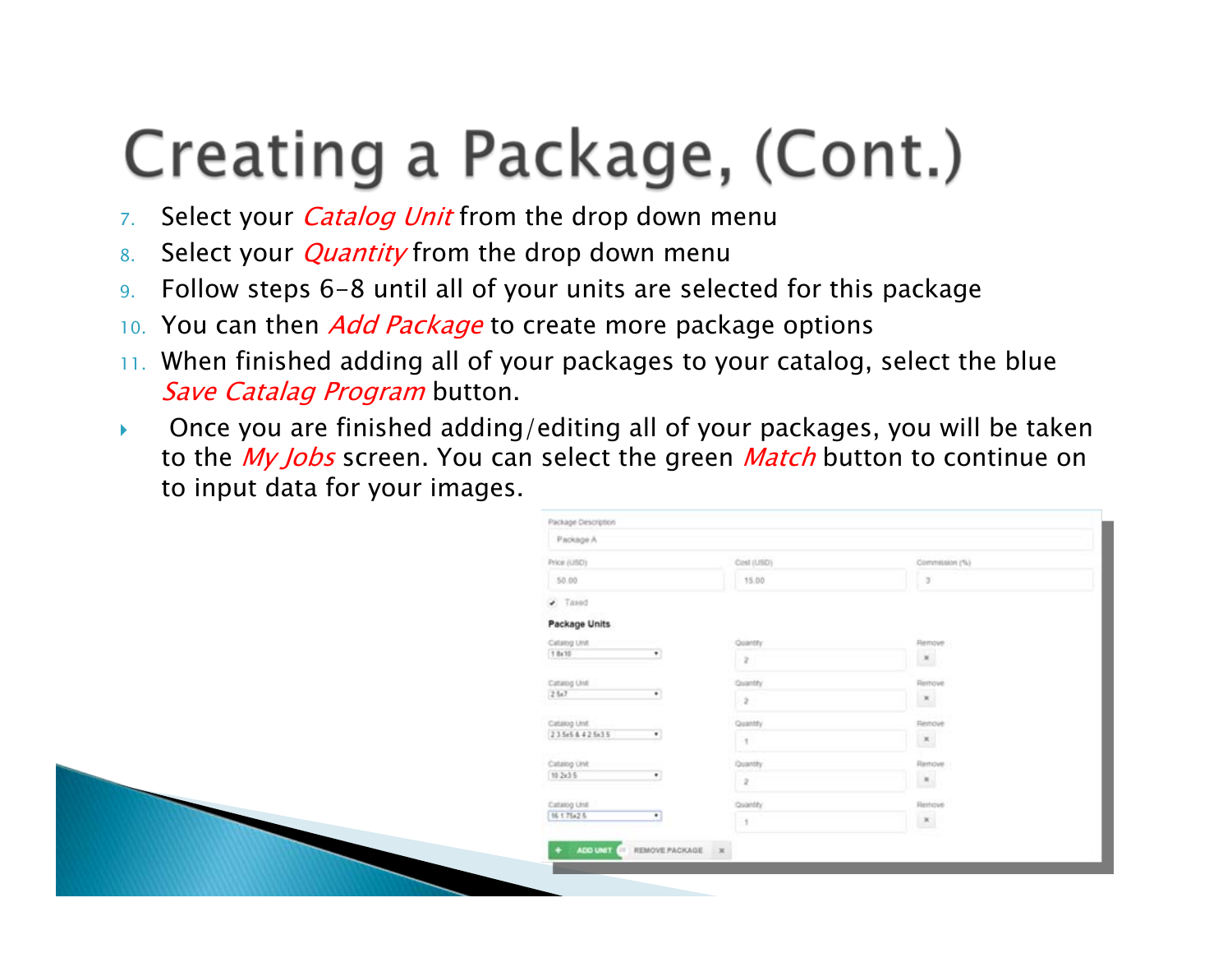# Match

- ▶ ▶ Your *Match* screen is where you will enter data for your images. You will see your images lined up at the top, a section for entered records to the left (will say *No Subjects* if you have not uploaded data) and your packages listed to the right.
- ▶ To start entering data for your subjects:
- 1.Select the *green plus sign* to add a subject
- <sub>2.</sub> Enter the subject's *information*
- <sup>3.</sup> Hover over their image, and select *Assign Pose* (if they have more than one image, do this for all their images)  $* 10.0$
- 4. If they are purchasing a *package*, click on the order package in which they have ordered
- <sub>5.</sub> Click the green *Save Subject* button



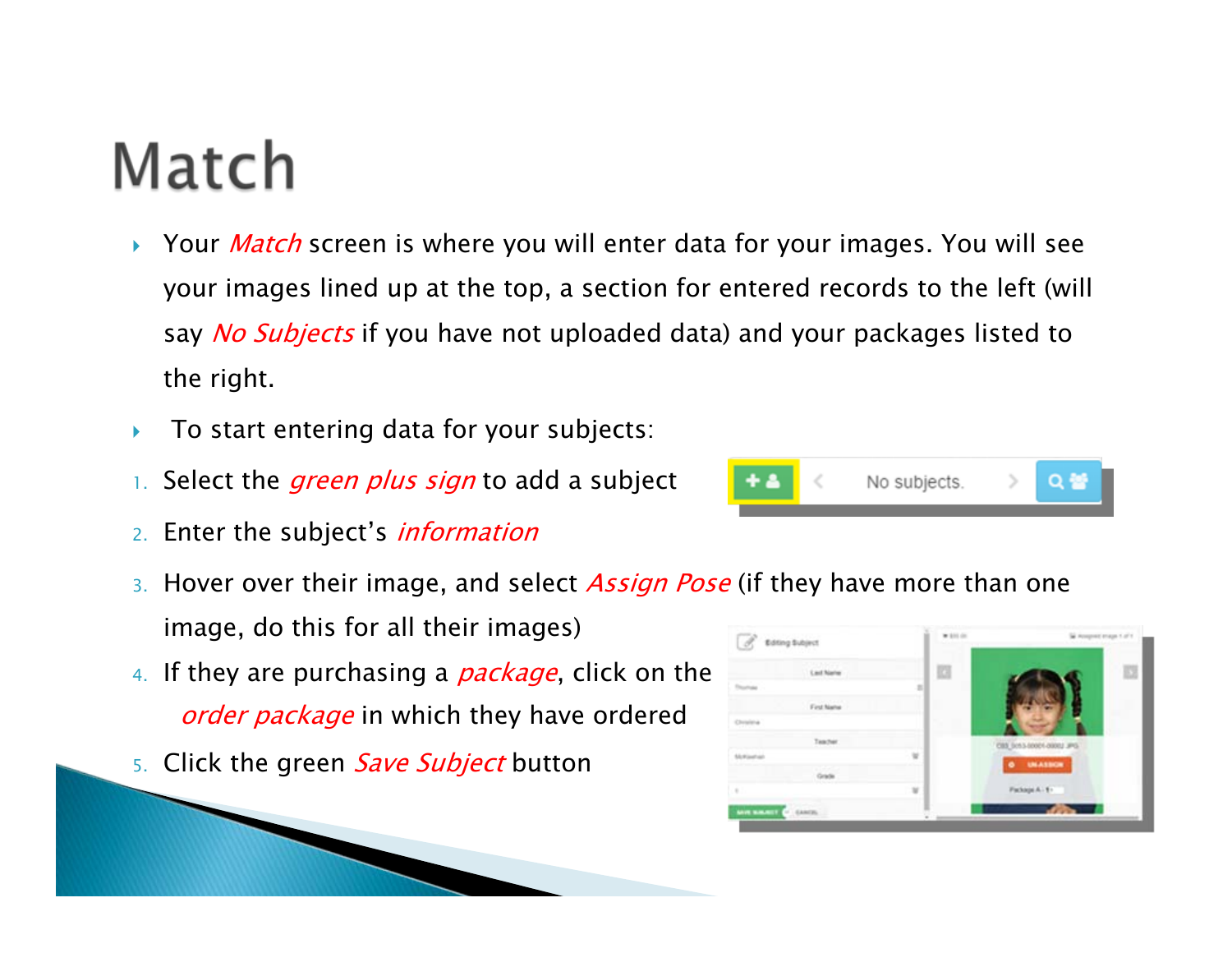# Match, (Cont.)

- $\blacktriangleright$ You will then see your subject's information populate to the *left* of the screen.
- ¥ To edit data/assign packages to an already matched job:
- 1.Select the green *Edit* button on the subject's record
- 2. Edit any data information
- <sub>3.</sub> Click the gray *Order Package* button for the package they have ordered
- 4. Click the green *Save Subject* button
- ▶ When complete, hit the *Exit Fastmatch* button to go back to your main PlicMatch menu screen.





**■** Order Package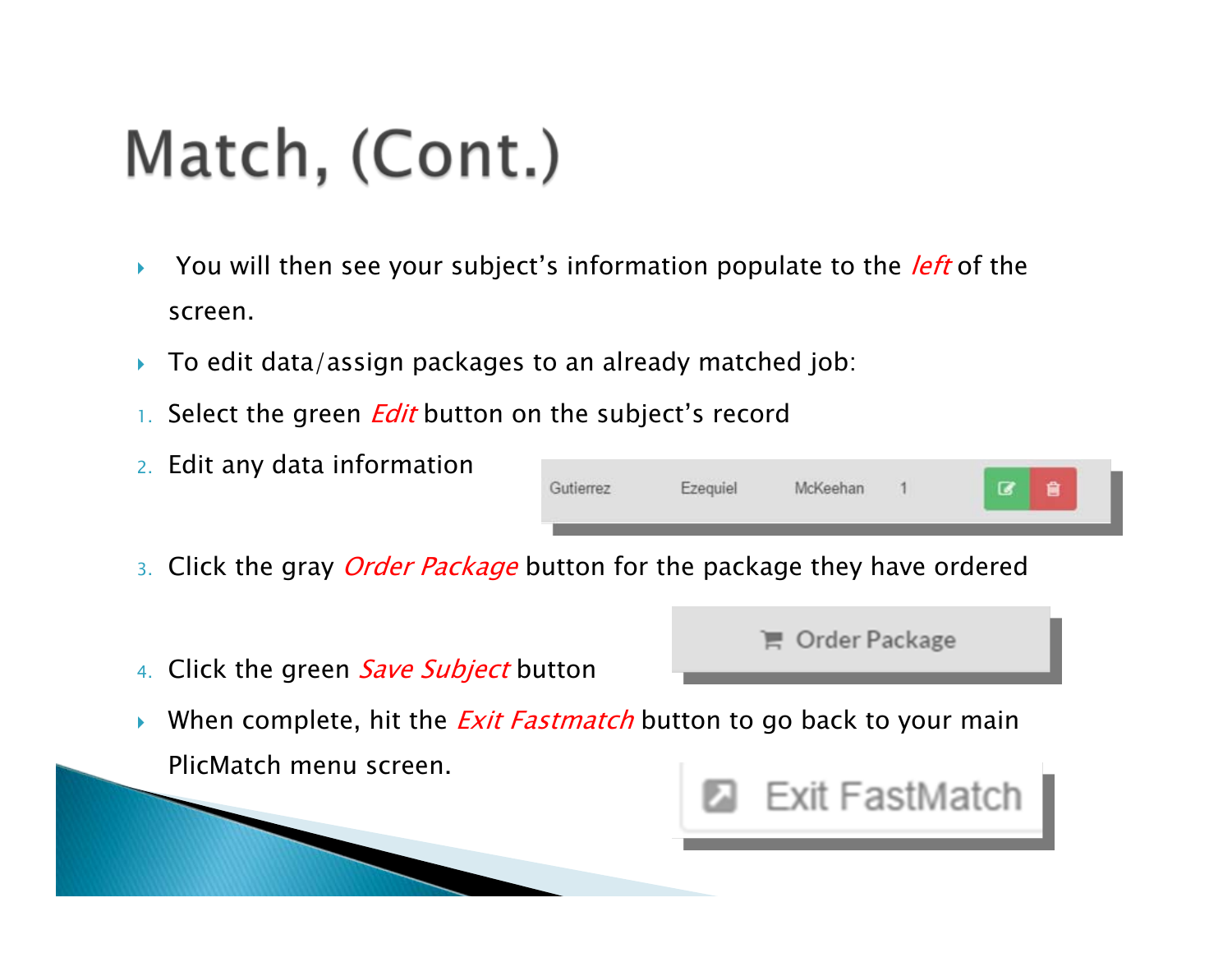## **Match Menu Options**

- $\blacktriangleright$ Under your *My Projects* screen, you will see a listing of all your projects, the type of job they are, how many images are assigned and unassigned, and the number of subject. Under the *Actions* menu, you will see a green *Match* button. Clicking the dropdown button next to the green Match button will show you your different *Match Menu* options.
- ▶ Your options here are:
- 1. Upload Photos/Subjects: This will take you to your *Upload Photos/Subjects* screen, allowing you to add more images and data to your job.
- 2. **Project Orders**: This will take you to your *My Orders* screen. Here you will see a listing of all your orders, their status and access your order form.
- Edit Catalog Packages: This will take you to your *Edit* 3.Catalog information and add/edit Package information. Catalog Program screen. Here you can edit your
- 4. project. Edit Project Details: This will take you to your *Project* screen, allowing you to change the name of your
- 5.Archive Project: This will allow you to archive your project and remove it from your screen.

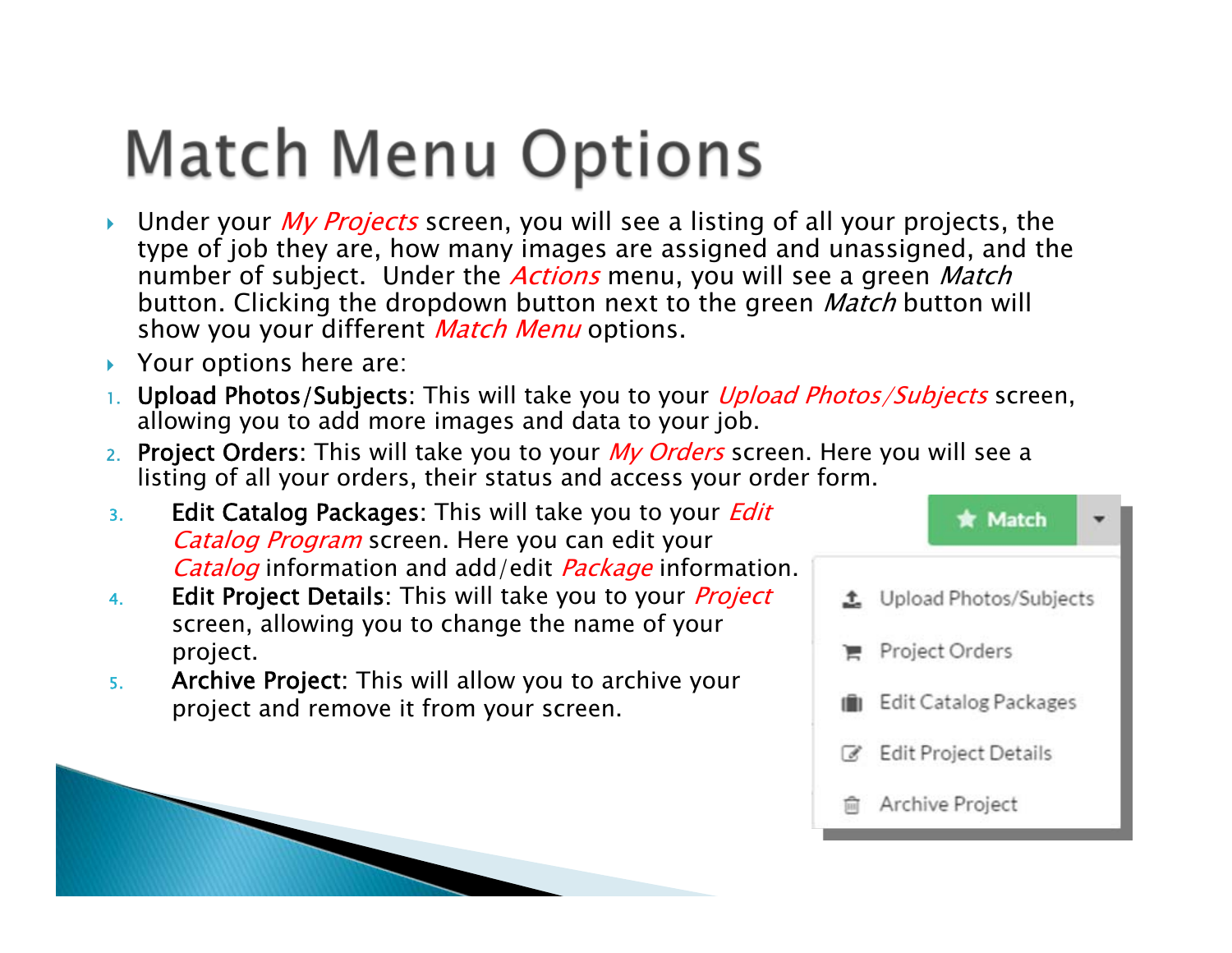#### **Submitting Orders to** Your Lab

- $\blacktriangleright$ Under your *Studio Menu*, you should see a notification that you have new orders. Click My Orders to access this.
- $\blacktriangleright$ Under  $My$  Orders you will see how many job orders you have, their status and the actions you can take for them. Before submitting your orders, you must first verify your order:
- 1.Click the green *Order Form* button
- 2.Confirm your order is correct by verifying the information under *Overview*
- 3.. Click *Full Order Details* to confirm you have all the packages ordered for this job
- 4. If you need to assign more packages, or delete a package from a subject, click the green Continue Matching button to go back to your Match screen
	- a) Click the green *Edit Subject* button to add/delete packages
	- b) Once complete, hit your *Exit Fastmatch* button and go back to *My Orders* screen.

| 1 new<br>My Orders | Order Status: New<br>This selar has not yet base autoshed.<br>$\overline{\phantom{a}}$ | Not ready to submit yet?<br>۰<br>ı<br><b>R</b> Continue Matching |
|--------------------|----------------------------------------------------------------------------------------|------------------------------------------------------------------|
|                    | Overview                                                                               |                                                                  |
|                    | Project Name                                                                           | Julian Elementary                                                |
|                    | Total Subjects Having Orders                                                           |                                                                  |
|                    | Total Images Ordered                                                                   |                                                                  |
|                    | <b>Total Packages Ordered</b>                                                          |                                                                  |
|                    | Total Price of Packages                                                                | \$80.00                                                          |
|                    | Total Cost of Packages                                                                 | 120.00                                                           |
|                    | Total Packages Price - Cost                                                            | \$60.00                                                          |
|                    |                                                                                        |                                                                  |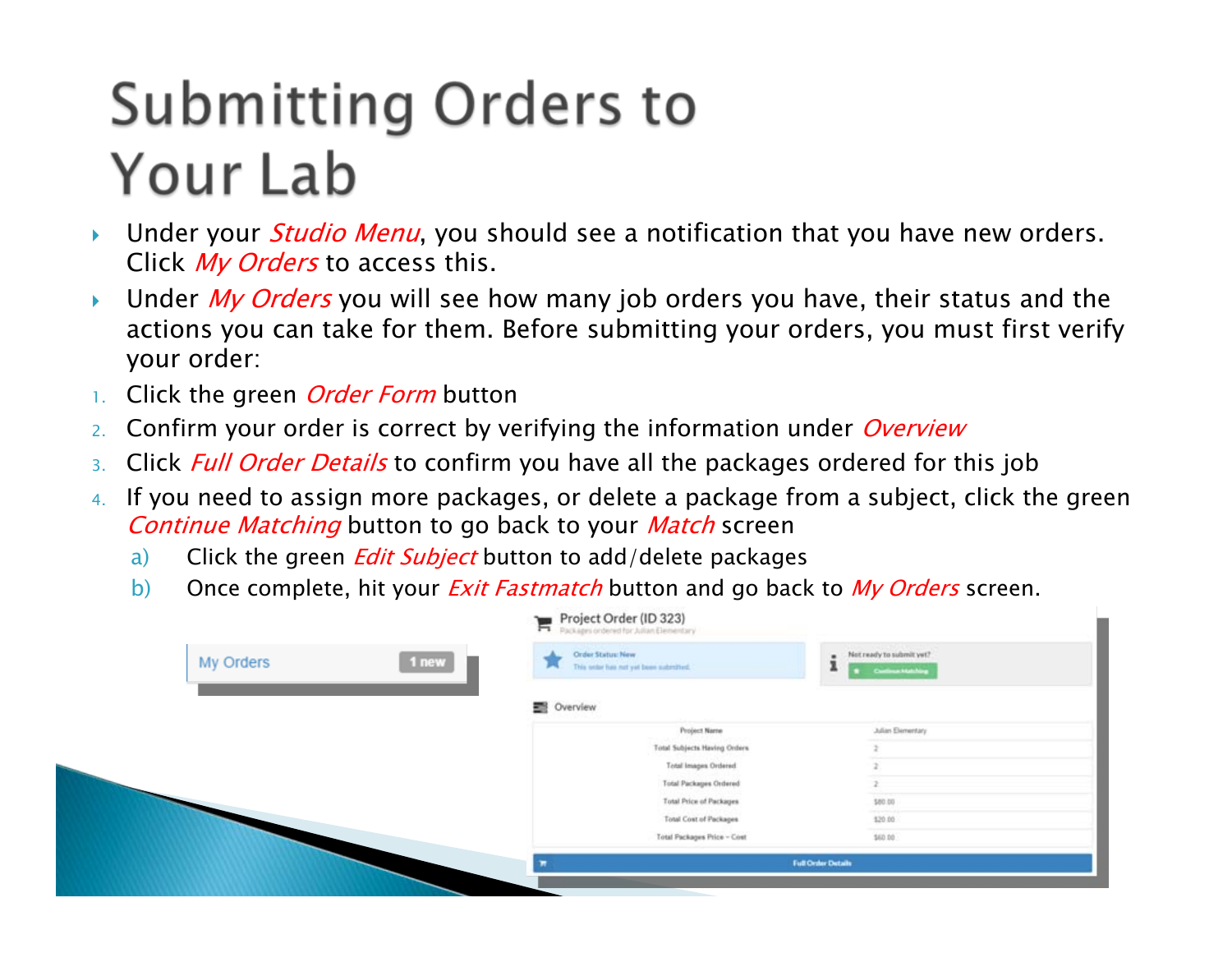#### **Submitting Orders to** Your Lab, (Cont.)

- ▶ If everything is correct, you can now *Submit Order*
- 1.To submit *only subjects that have ordered packages*, select the *first* option
- 2.To submit *your entire job*, even those who have not ordered packages, select your *second* option

Note: Both options will show you how many credits this will cost. If you do not have enough credits to submit, you must contact your lab for more credits.

- <sup>3.</sup> If your job has any service items, change the drop down option from *No* to *Yes*
- 4.Press the green *Send Order to Lab* button

| ⊟.             | Submit Order<br>Send your order to the lab for processing.<br>Submit only subjects and images that have ordered packages |  |
|----------------|--------------------------------------------------------------------------------------------------------------------------|--|
| $\overline{a}$ | Cost: 2 credits<br>That's 1 credit per image submitted.                                                                  |  |
|                | OR.                                                                                                                      |  |
|                | Submit all subjects and images                                                                                           |  |
| ᇹ              | <b>Cost: 20 credits</b><br>That's 1 credit per image submitted.                                                          |  |
| Service Items  |                                                                                                                          |  |
| No             |                                                                                                                          |  |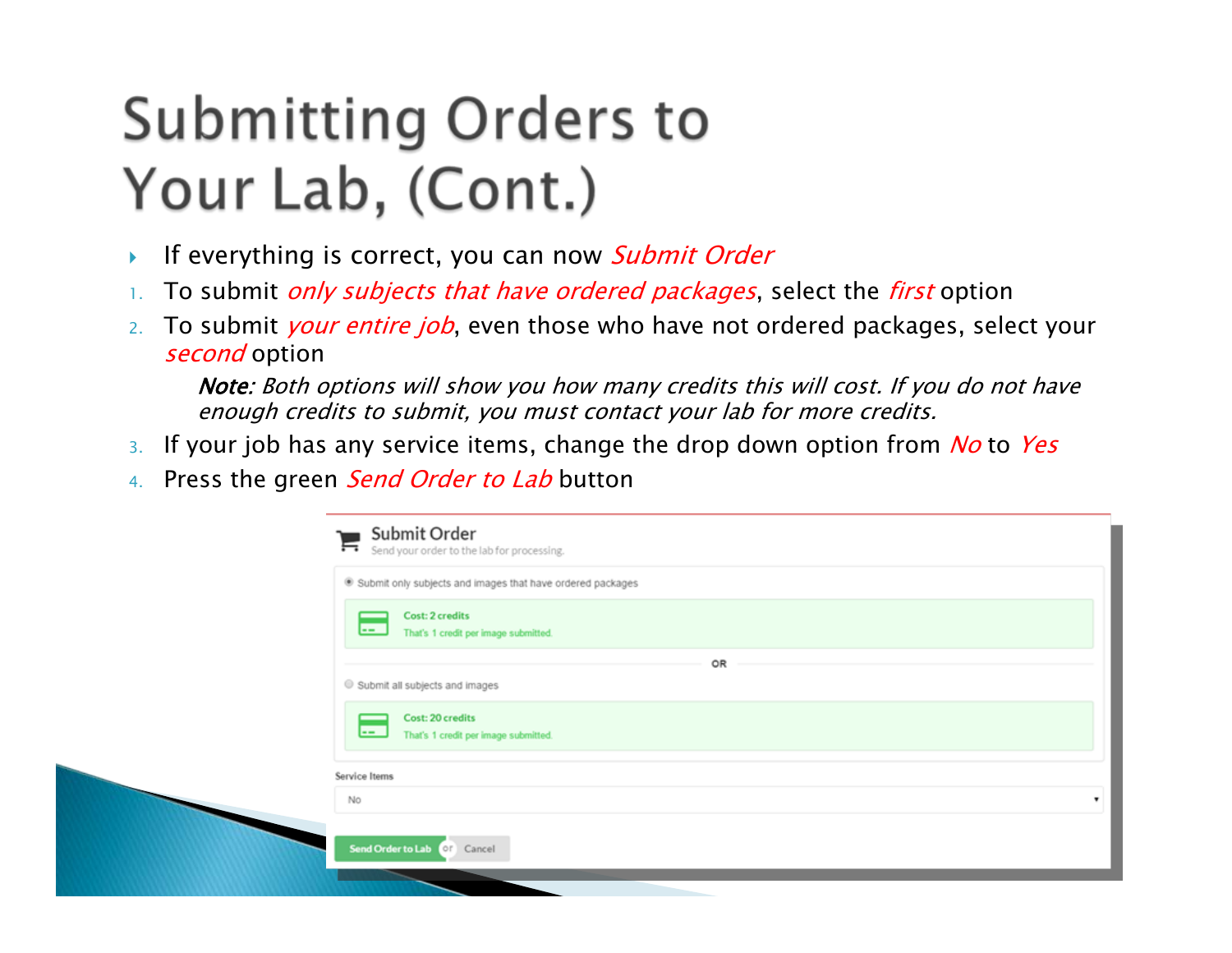# My Orders

- $\blacktriangleright$ Click on this menu option to get a listing of your orders, their *status* with your lab, and to access your *order form*.
- ▶ You can also *search* for specific subjects in this screen. Simply type their name in the *Find by Subject* box in the top right hand corner, and hit *Enter*. Your jobs will be filtered based on the specific data.

|                                                                                       | Q<br>Reset |  |  |  |  |  |  |
|---------------------------------------------------------------------------------------|------------|--|--|--|--|--|--|
| i.<br>1 project order matched your search.<br>Include all orders instead              |            |  |  |  |  |  |  |
| ID<br>Project Name<br>Packages<br>Subjects<br>Actions<br><b>Status</b><br>Images      |            |  |  |  |  |  |  |
| 185<br>5<br>Ħ<br><b>Submitted</b><br>Order Form<br>Test Job<br>4 subjects<br>4 images |            |  |  |  |  |  |  |